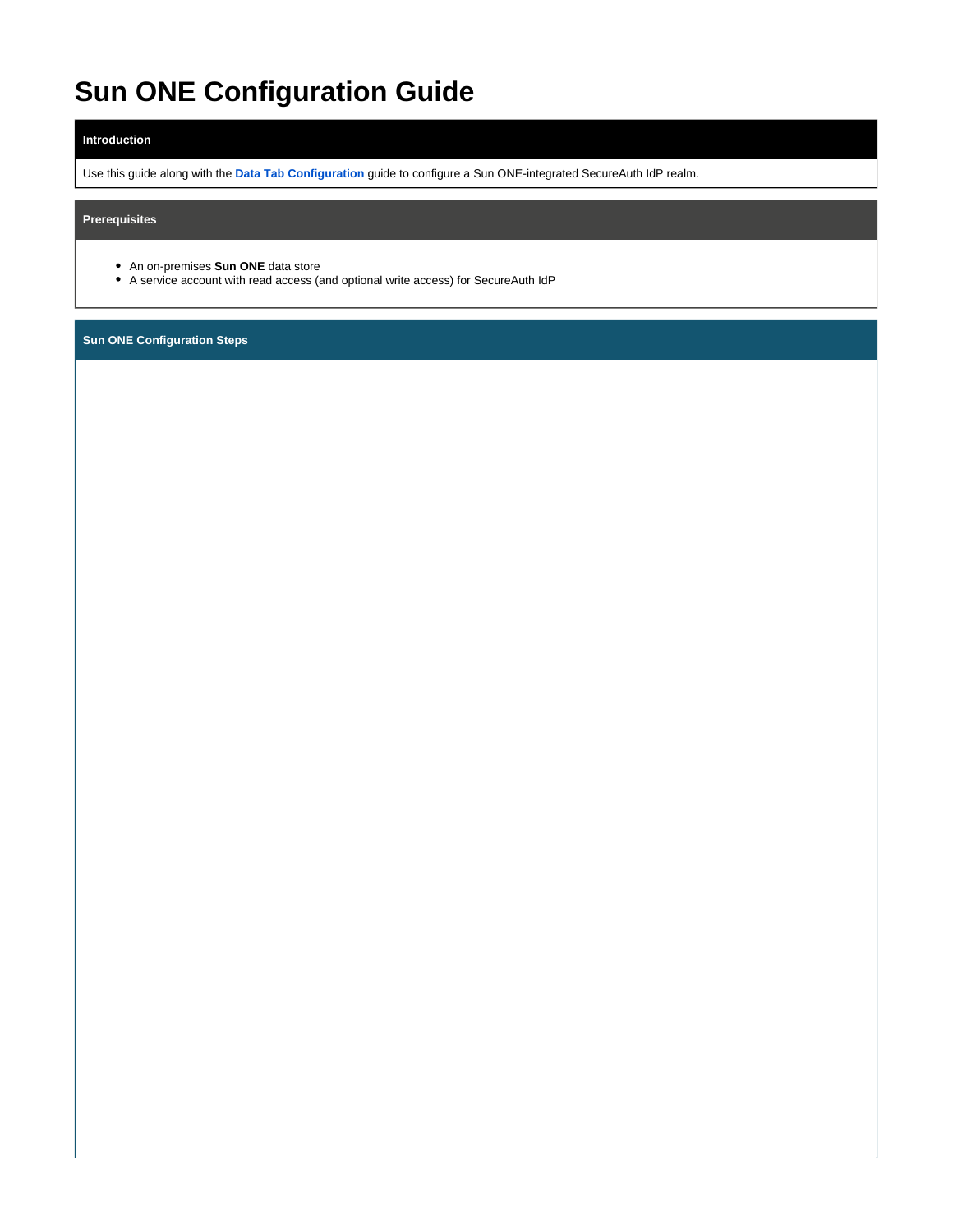| ▼ Membership Connection Settings |                                        |                                   |  |
|----------------------------------|----------------------------------------|-----------------------------------|--|
| Datastore Type                   |                                        |                                   |  |
| Type:                            | Sun ONE<br>۳                           |                                   |  |
| <b>Datastore Connection</b>      |                                        |                                   |  |
| Domain:                          | $^{\textregistered}$                   | Generate LDAP Connection String   |  |
| <b>Connection String:</b>        | LDAP://                                |                                   |  |
| Anonymous LookUp:                | False<br>v                             |                                   |  |
| <b>Connection Mode:</b>          | Secure<br>v                            |                                   |  |
| <b>Datastore Credentials</b>     |                                        |                                   |  |
|                                  | Use CyberArk Vault for credentials     |                                   |  |
| Service Account:                 |                                        | @                                 |  |
| Password:                        |                                        |                                   |  |
| <b>Search Filter</b>             |                                        |                                   |  |
| Search Attribute:                | uid                                    | Generate Search Filter            |  |
| searchFilter:                    | (&(uid=%v)(objectclass=inetOrgPerson)) |                                   |  |
| <b>Group Permissions</b>         |                                        |                                   |  |
| Advanced AD User Check:          | True<br>▼                              |                                   |  |
| Validate User Type:              | Search<br>۷                            |                                   |  |
| User Group Check Type:           | <b>Allow Access</b><br>v               |                                   |  |
| User Groups:                     |                                        | <b>Include Nested Groups</b><br>o |  |
| <b>Groups Field:</b>             | memberOf                               |                                   |  |
| Max Invalid Password Attempts:   | 10                                     |                                   |  |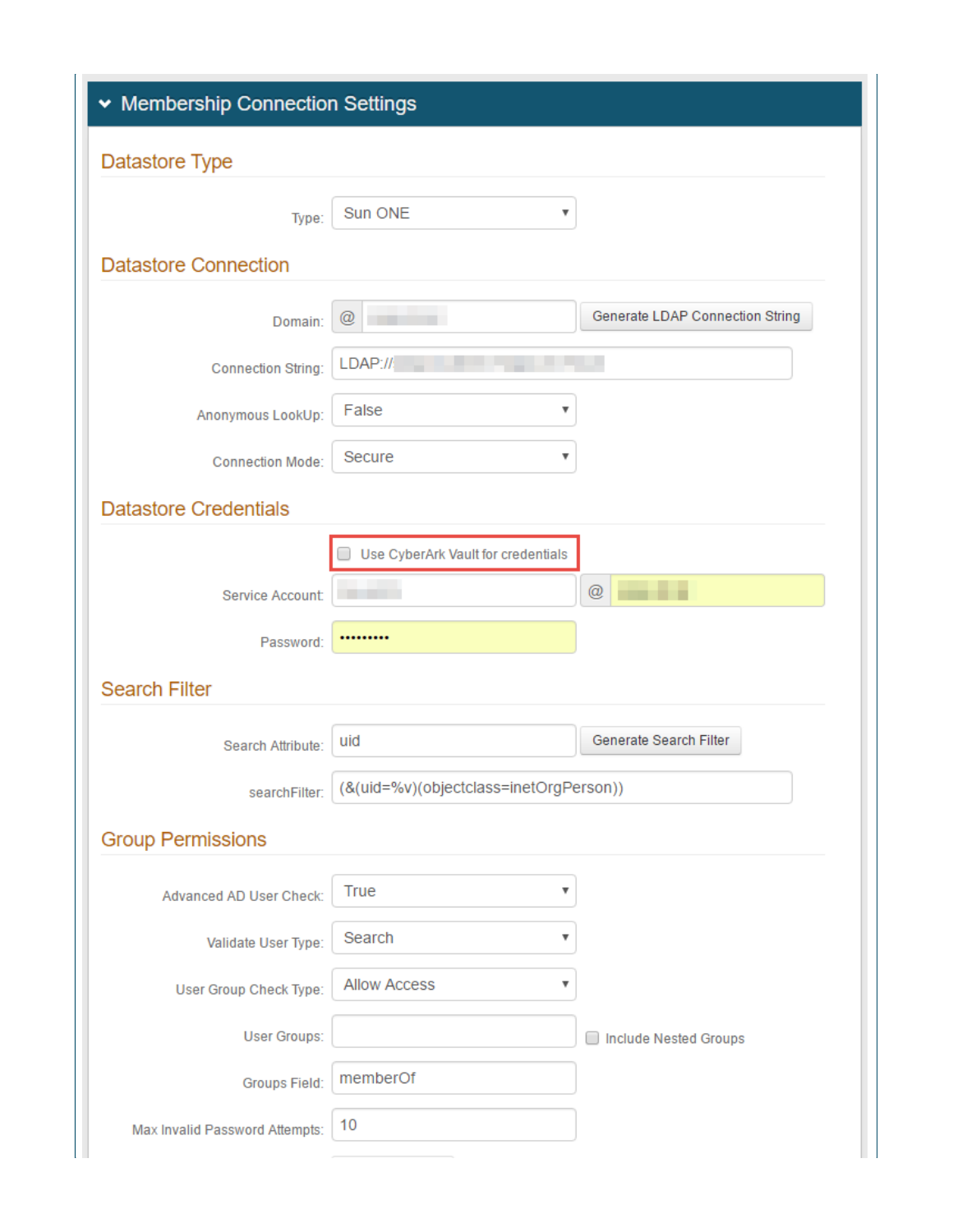**Test Connection** 

#### **Datastore Type**

1. Select **Sun ONE** from the **Type** dropdown

# **Datastore Connection**

2. Provide the **Domain** of the data store

3. Click **Generate LDAP Connection String**, and the **Connection String** will auto-populate

4. Select **True** from the **Anonymous LookUp** dropdown if the directory can be searched without supplying the username

Select **False** if the username must be supplied to search the directory

5. Select the type of **Connection Mode** to be used from the dropdown

**Connection Mode pertains to how SecureAuth IdP and the**  (i) **directory connect:**

- **Secure**: Enable a secure LDAP connection on Port 389, using NTLMv2.
- **SSL**: Enable a secure connection on Port 636, but uses Secure Socket Layer technology, which relies on certificates.
- **Standard**: Enable a standard LDAP connection on Port 389 that uses basic authentication (plain text).

#### **Datastore Credentials**

If using CyberArk Vault for credentials, enable **Use CyberArk Vault for credentials** and follow the steps in **[CyberArk](https://docs.secureauth.com/display/90docs/CyberArk+Password+Vault+Server+and+AIM+Integration+with+SecureAuth+IdP)  [Password Vault Server and AIM Integration with](https://docs.secureauth.com/display/90docs/CyberArk+Password+Vault+Server+and+AIM+Integration+with+SecureAuth+IdP)  [SecureAuth IdP](https://docs.secureauth.com/display/90docs/CyberArk+Password+Vault+Server+and+AIM+Integration+with+SecureAuth+IdP)**

With this feature, steps 6 and 7 are not required

6. Provide the SecureAuth IdP **Service Account** username in the Distinguished Name (DN) format, e.g. **cn=svc-account,DC=directory, DC=domain**

7. Provide the **Password** that is associated with the **Service Account**

# **Search Filter**

8. Provide the **Search Attribute** to be used to search for the user's account in the directory, e.g. **uid**

9. Click **Generate Search Filter**, and the **searchFilter** will auto-populate

The value that equals **%v** is what the end-user will provide on the login page, so if it is different from the **Search Attribute**, change it here

For example, if the **Search Attribute** is **uid**, but end-users will log in with their email addresses (field= **mail**), the **searchFilter** would be **( &(mail=%v)(objectclass=inetOrgPerson))**

#### **Group Permissions**

10. Select **True** from the **Advanced AD User Check** to check for more information than just the username, such as if the account is locked